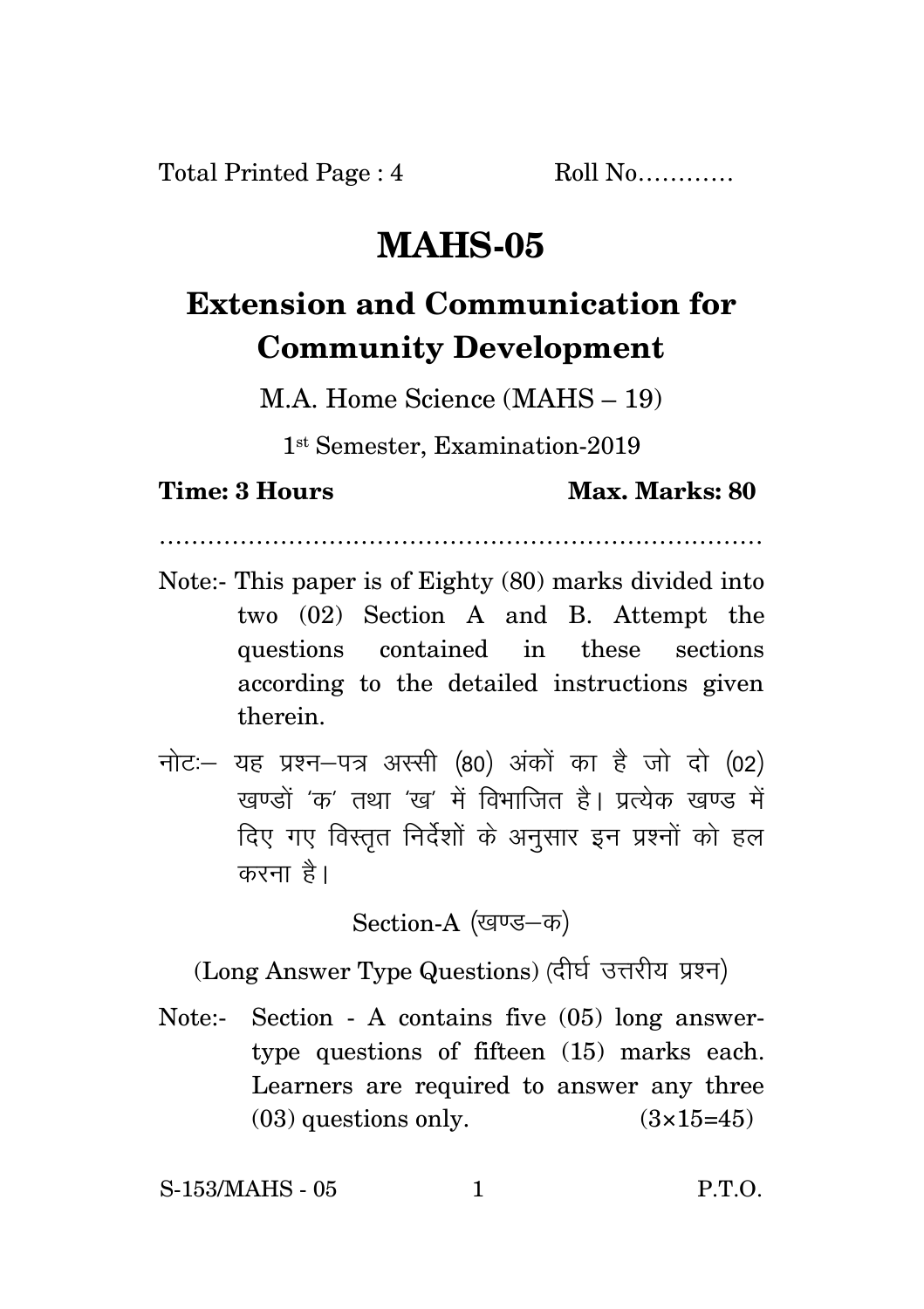- नोट:- खण्ड 'क' में पाँच (05) दीर्घ उत्तरीय प्रश्न दिये गये हैं। प्रत्येक प्रश्न के लिए पन्द्रह (15) अंक निर्धारित हैं। शिक्षार्थियों को इनमें से केवल तीन (03) प्रश्नों के उत्तर टेने हैं।
- What qualities should a good extension worker  $\mathbf{1}$ . have? Describe these properties in detail. एक अच्छे प्रसार कार्यकर्ता में क्या क्या गण होने चाहिए? इन गुणों का विस्तारपूर्वक वर्णन कीजिये।
- Classify the teaching methods used  $\mathfrak{D}$  $\mathbf{in}$ extension education? प्रसार शिक्षा में प्रयुक्त शिक्षण विधियों का वर्गीकरण कीजिए?
- Explain in detail the characteristics of a good  $\mathbf{R}$ communicator.

एक अच्छे संचारक में क्या–क्या विशेषताएं होती हैं. विस्तृत रूप से समझाइए।

- Explain the following in detail:  $\overline{4}$ .
	- Projected materials  $\mathbf{i}$
	- $ii$ Flannel graph
	- iii Poster

निम्न को विस्तार से समझाइये

- प्रोजेक्टेड या प्रक्षेपित सामग्रियाँ  $\mathbf{i}$
- फ्लैनेल गाफ  $\ddot{\mathbf{i}}$

पोस्टर  $\ddot{\mathbf{m}}$ 

Discuss the principles of extension education 5. in detail.

प्रसार शिक्षा के सिद्धान्तों की विस्तार से चर्चा कीजिए।

S-153/MAHS - 05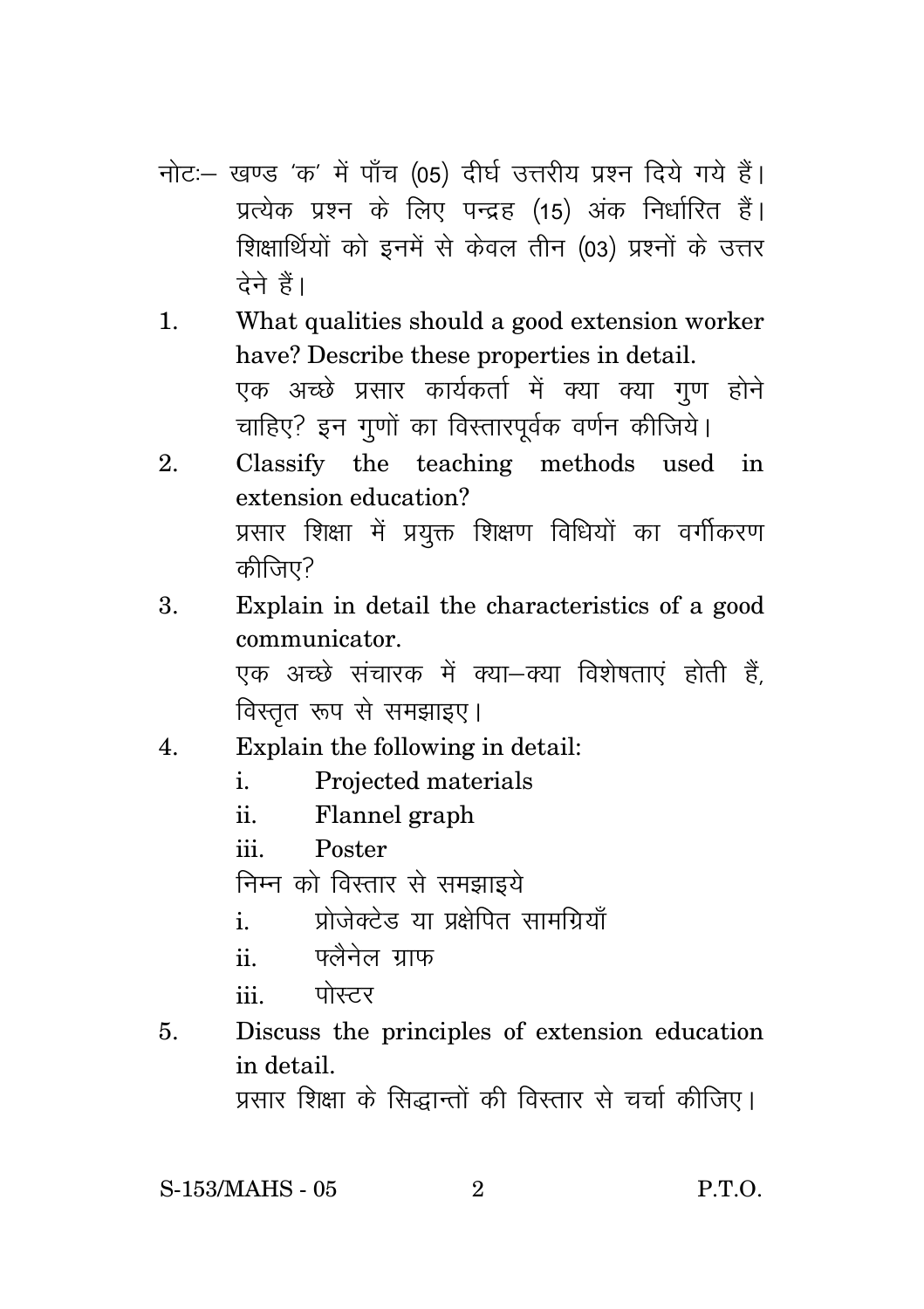Section-B (खण्ड-ख)

(Short Answer Type Questions) / (लघु उत्तरीय प्रश्न)

- Note:- Section-B contains eight (08) short answer type questions of seven (07) marks each. Learners are required to answer any five (05) questions only.  $(5 \times 7 = 35)$
- **नोट**: खण्ड 'ख' में आठ (08) लघु उत्तरीय प्रश्न दिये गये हैं। प्रत्येक प्रश्न के लिए सात (07) अंक निर्धारित हैं। शिक्षार्थियों को इनमें से केवल पाँच (05) प्रश्नों के उत्तर देने हैं।
- 1. What do you understand by women empowerment? List some of the major women empowerment programs.

महिला सशक्तिकरण से आप क्या समझते हैं? कुछ प्रमुख महिला सशक्तिकरण कार्यक्रमों को सूचीबद्ध कीजिए।

- 2. What do you understand by participatory rural assessment? What are its benefits? सहभागी ग्रामीण मुल्यांकन से आप क्या समझते हैं? इसके क्या लाभ हैं?
- 3. On what basis adopters are classified? अभिग्रहणकर्ताओं का वर्गीकरण किस आधार पर किया जाता है?